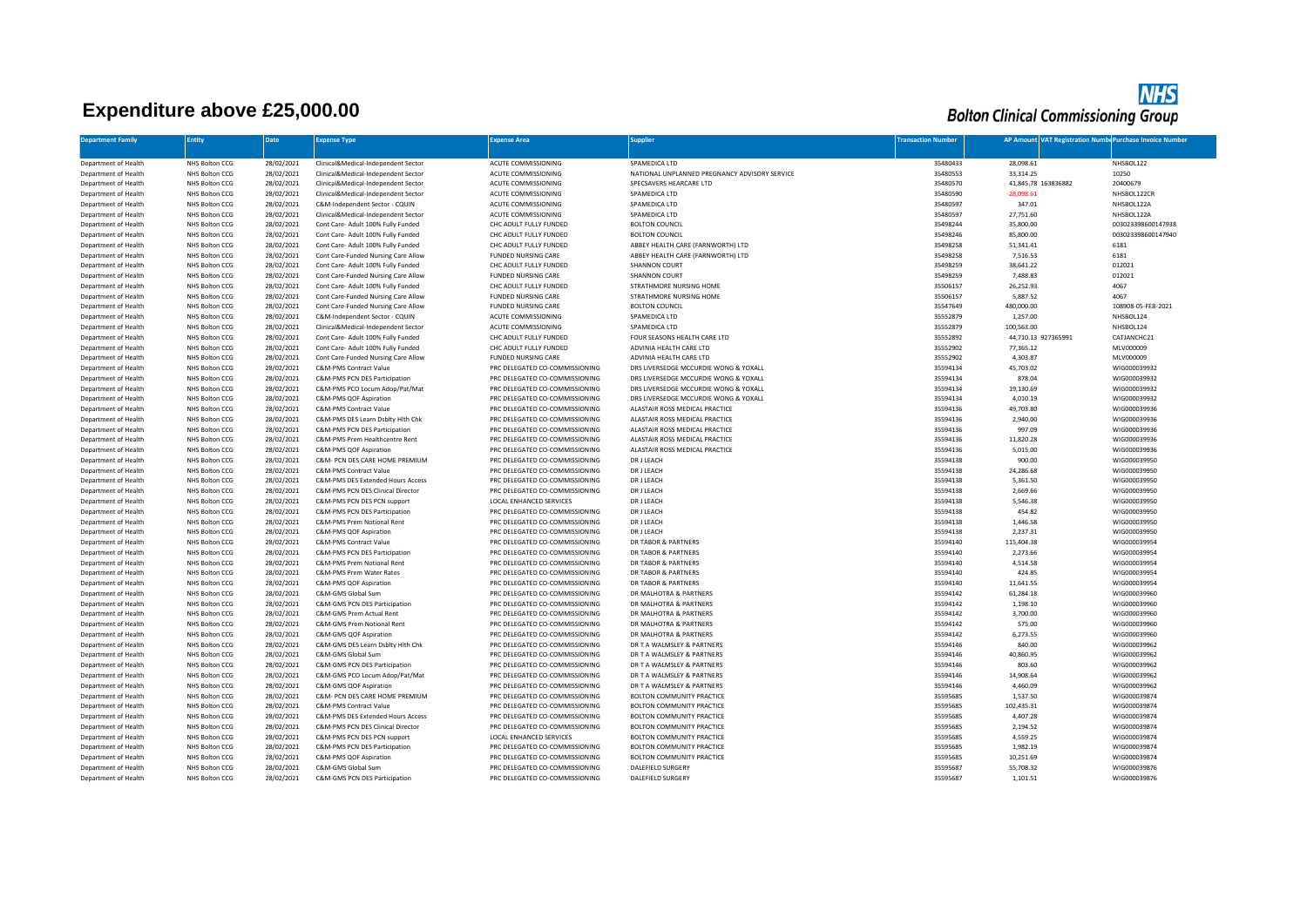| Department of Health                         | <b>NHS Bolton CCG</b>            | 28/02/2021               | C&M-GMS QOF Aspiration                                  | PRC DELEGATED CO-COMMISSIONING                                   | DALEFIELD SURGERY                                      | 35595687             | 6,110.84              | WIG000039876                 |
|----------------------------------------------|----------------------------------|--------------------------|---------------------------------------------------------|------------------------------------------------------------------|--------------------------------------------------------|----------------------|-----------------------|------------------------------|
| Department of Health                         | NHS Bolton CCG                   | 28/02/2021               | C&M-GMS Global Sum                                      | PRC DELEGATED CO-COMMISSIONING                                   | DR A KUMAR                                             | 35595691             | 26,838.45             | WIG000039880                 |
| Department of Health                         | NHS Bolton CCG                   | 28/02/2021               | C&M-GMS PCN DES Participation                           | PRC DELEGATED CO-COMMISSIONING                                   | DR A KUMAR                                             | 35595691             | 528.58                | WIG000039880                 |
| Department of Health                         | NHS Bolton CCG                   | 28/02/2021               | C&M-GMS Prem Notional Rent                              | PRC DELEGATED CO-COMMISSIONING                                   | DR A KUMAR                                             | 35595691             | 4,340.25              | WIG000039880                 |
| Department of Health                         | NHS Bolton CCG                   | 28/02/2021               | C&M-GMS QOF Aspiration                                  | PRC DELEGATED CO-COMMISSIONING                                   | DR A KUMAR                                             | 35595691             | 2,634.18              | WIG000039880                 |
| Department of Health                         | NHS Bolton CCG                   | 28/02/2021               | C&M-GMS DES Learn Dsblty Hlth Chk                       | PRC DELEGATED CO-COMMISSIONING                                   | DR C R BARUA                                           | 35595695             | 700.00                | WIG000039884                 |
| Department of Health                         | NHS Bolton CCG                   | 28/02/2021               | C&M-GMS Global Sum                                      | PRC DELEGATED CO-COMMISSIONING                                   | DR C R BARUA                                           | 35595695             | 30,142.26             | WIG000039884                 |
| Department of Health                         | NHS Bolton CCG                   | 28/02/2021               | C&M-GMS PCN DES Participation                           | PRC DELEGATED CO-COMMISSIONING                                   | DR C R BARUA                                           | 35595695             | 578.16                | WIG000039884                 |
| Department of Health                         | NHS Bolton CCG                   | 28/02/2021               | C&M-GMS QOF Aspiration                                  | PRC DELEGATED CO-COMMISSIONING                                   | DR C R BARUA                                           | 35595695             | 2,849.35              | WIG000039884                 |
| Department of Health                         | NHS Bolton CCG                   | 28/02/2021               | C&M-PMS Contract Value                                  | PRC DELEGATED CO-COMMISSIONING                                   | DR C HALLIKERI                                         | 35595697             | 32,719.00             | WIG000039886                 |
| Department of Health                         | NHS Bolton CCG                   | 28/02/2021               | C&M-PMS DES Learn Dsblty Hith Chk                       | PRC DELEGATED CO-COMMISSIONING                                   | DR C HALLIKERI                                         | 35595697             | 1,820.00              | WIG000039886                 |
| Department of Health                         | NHS Bolton CCG                   | 28/02/2021               | C&M-PMS PCN DES Participation                           | PRC DELEGATED CO-COMMISSIONING                                   | DR C HALLIKERI                                         | 35595697             | 642.30                | WIG000039886                 |
| Department of Health                         | NHS Bolton CCG                   | 28/02/2021               | C&M-PMS QOF Aspiration                                  | PRC DELEGATED CO-COMMISSIONING                                   | DR C HALLIKERI                                         | 35595697             | 3,243.10              | WIG000039886                 |
| Department of Health                         | NHS Bolton CCG                   | 28/02/2021               | C&M-GMS Global Sum                                      | PRC DELEGATED CO-COMMISSIONING                                   | DR C HENDY & PARTNER                                   | 35595699             | 36,617.13             | WIG000039888                 |
| Department of Health                         | NHS Bolton CCG                   | 28/02/2021               | C&M-GMS PCN DES Participation                           | PRC DELEGATED CO-COMMISSIONING                                   | DR C HENDY & PARTNER                                   | 35595699             | 713.26                | WIG000039888                 |
| Department of Health                         | NHS Bolton CCG                   | 28/02/2021               | C&M-GMS Prem Notional Rent                              | PRC DELEGATED CO-COMMISSIONING                                   | DR C HENDY & PARTNER                                   | 35595699             | 2,513.50              | WIG000039888                 |
| Department of Health                         | NHS Bolton CCG                   | 28/02/2021               | C&M-GMS QOF Aspiration                                  | PRC DELEGATED CO-COMMISSIONING                                   | DR C HENDY & PARTNER                                   | 35595699             | 3,576.06              | WIG000039888                 |
| Department of Health                         | NHS Bolton CCG                   | 28/02/2021               | C&M-GMS GP Statutory Levy                               | PRC DELEGATED CO-COMMISSIONING                                   | DR D A WALL & PARTNERS                                 | 35595700             | $-249.33$             | WIG000039889                 |
| Department of Health                         | NHS Bolton CCG                   | 28/02/2021               | C&M-GMS Voluntary Levy                                  | PRC DELEGATED CO-COMMISSIONING                                   | DR D A WALL & PARTNERS                                 | 35595700             | $-61.20$              | WIG000039889                 |
| Department of Health                         | NHS Bolton CCG                   | 28/02/2021               | ME - GMS TPS Added Years Adj EEs                        | PRC DELEGATED CO-COMMISSIONING                                   | DR D A WALL & PARTNERS                                 | 35595700             | $-1,034.74$           | WIG000039889                 |
| Department of Health                         | NHS Bolton CCG                   | 28/02/2021               | ME-GMS GP Pension EEs                                   | PRC DELEGATED CO-COMMISSIONING                                   | DR D A WALL & PARTNERS                                 | 35595700             | $-16, 134.18$         | WIG000039889                 |
| Department of Health                         | NHS Bolton CCG                   | 28/02/2021               | ME-GMS GP Pension ERs Adjustments                       | PRC DELEGATED CO-COMMISSIONING                                   | DR D A WALL & PARTNERS                                 | 35595700             | $-16,321.19$          | WIG000039889                 |
| Department of Health                         | NHS Bolton CCG                   | 28/02/2021               | C&M-GMS DES Learn Dsblty Hlth Chk                       | PRC DELEGATED CO-COMMISSIONING                                   | DR D A WALL & PARTNERS                                 | 35595701             | 4,900.00              | WIG000039890                 |
| Department of Health                         | NHS Bolton CCG                   | 28/02/2021               | C&M-GMS Global Sum                                      | PRC DELEGATED CO-COMMISSIONING                                   | DR D A WALL & PARTNERS                                 | 35595701             | 109,667.92            | WIG000039890                 |
| Department of Health                         | NHS Bolton CCG                   | 28/02/2021               | C&M-GMS PCN DES Participation                           | PRC DELEGATED CO-COMMISSIONING                                   | DR D A WALL & PARTNERS                                 | 35595701             | 2,159.32              | WIG000039890                 |
| Department of Health                         | NHS Bolton CCG                   | 28/02/2021               | C&M-GMS Prem Notional Rent                              | PRC DELEGATED CO-COMMISSIONING                                   | DR D A WALL & PARTNERS                                 | 35595701             | 4,833.33              | WIG000039890                 |
| Department of Health                         | NHS Bolton CCG                   | 28/02/2021               | C&M-GMS Prem Water Rates                                | PRC DELEGATED CO-COMMISSIONING                                   | DR D A WALL & PARTNERS                                 | 35595701             | 604.19                | WIG000039890                 |
| Department of Health                         | NHS Bolton CCG                   | 28/02/2021               | C&M-GMS QOF Aspiration                                  | PRC DELEGATED CO-COMMISSIONING                                   | DR D A WALL & PARTNERS                                 | 35595701             | 10,552.57             | WIG000039890                 |
| Department of Health<br>Department of Health | NHS Bolton CCG<br>NHS Bolton CCG | 28/02/2021<br>28/02/2021 | C&M-GMS DES Learn Dsblty Hlth Chk<br>C&M-GMS Global Sum | PRC DELEGATED CO-COMMISSIONING<br>PRC DELEGATED CO-COMMISSIONING | DR J A L KIRBY & PARTNERS<br>DR J A L KIRBY & PARTNERS | 35595703<br>35595703 | 2,660.00<br>53,549.68 | WIG000039892<br>WIG000039892 |
| Department of Health                         | NHS Bolton CCG                   | 28/02/2021               | C&M-GMS PCN DES Participation                           | PRC DELEGATED CO-COMMISSIONING                                   | DR J A L KIRBY & PARTNERS                              | 35595703             | 1,034.04              | WIG000039892                 |
| Department of Health                         | NHS Bolton CCG                   | 28/02/2021               | C&M-GMS Prem Other                                      | PRC DELEGATED CO-COMMISSIONING                                   | DR J A L KIRBY & PARTNERS                              | 35595703             | 893.36                | WIG000039892                 |
| Department of Health                         | NHS Bolton CCG                   | 28/02/2021               | C&M-GMS QOF Aspiration                                  | PRC DELEGATED CO-COMMISSIONING                                   | DR J A L KIRBY & PARTNERS                              | 35595703             | 5,162.78              | WIG000039892                 |
| Department of Health                         | NHS Bolton CCG                   | 28/02/2021               | C&M-GMS DES Learn Dsblty Hith Chk                       | PRC DELEGATED CO-COMMISSIONING                                   | DR G MCLARDY & PARTNERS                                | 35595706             | 980.00                | WIG000039894                 |
| Department of Health                         | NHS Bolton CCG                   | 28/02/2021               | C&M-GMS Global Sum                                      | PRC DELEGATED CO-COMMISSIONING                                   | DR G MCLARDY & PARTNERS                                | 35595706             | 28,960.55             | WIG000039894                 |
| Department of Health                         | NHS Bolton CCG                   | 28/02/2021               | C&M-GMS PCN DES Participation                           | PRC DELEGATED CO-COMMISSIONING                                   | DR G MCLARDY & PARTNERS                                | 35595706             | 576.14                | WIG000039894                 |
| Department of Health                         | NHS Bolton CCG                   | 28/02/2021               | C&M-GMS Prem Notional Rent                              | PRC DELEGATED CO-COMMISSIONING                                   | DR G MCLARDY & PARTNERS                                | 35595706             | 2,520.00              | WIG000039894                 |
| Department of Health                         | NHS Bolton CCG                   | 28/02/2021               | C&M-GMS QOF Aspiration                                  | PRC DELEGATED CO-COMMISSIONING                                   | DR G MCLARDY & PARTNERS                                | 35595706             | 3,159.60              | WIG000039894                 |
| Department of Health                         | NHS Bolton CCG                   | 28/02/2021               | ME-GMS GP Pension AVCs                                  | PRC DELEGATED CO-COMMISSIONING                                   | DR G MCLARDY & PARTNERS                                | 35595706             | 120.00                | WIG000039894                 |
| Department of Health                         | NHS Bolton CCG                   | 28/02/2021               | ME-GMS GP Pension EEs Adjustments                       | PRC DELEGATED CO-COMMISSIONING                                   | DR G MCLARDY & PARTNERS                                | 35595706             | 328.36                | WIG000039894                 |
| Department of Health                         | NHS Bolton CCG                   | 28/02/2021               | ME-GMS GP Pension ERs Adjustments                       | PRC DELEGATED CO-COMMISSIONING                                   | DR G MCLARDY & PARTNERS                                | 35595706             | 335.56                | WIG000039894                 |
| Department of Health                         | NHS Bolton CCG                   | 28/02/2021               | C&M-PMS Contract Value                                  | PRC DELEGATED CO-COMMISSIONING                                   | DR J LOWE & PARTNERS                                   | 35595709             | 52,662.01             | WIG000039896                 |
| Department of Health                         | NHS Bolton CCG                   | 28/02/2021               | C&M-PMS PCN DES Participation                           | PRC DELEGATED CO-COMMISSIONING                                   | DR J LOWE & PARTNERS                                   | 35595709             | 1,046.89              | WIG000039896                 |
| Department of Health                         | NHS Bolton CCG                   | 28/02/2021               | C&M-PMS Prem Notional Rent                              | PRC DELEGATED CO-COMMISSIONING                                   | DR J LOWE & PARTNERS                                   | 35595709             | 5,987.50              | WIG000039896                 |
| Department of Health                         | NHS Bolton CCG                   | 28/02/2021               | C&M-PMS QOF Aspiration                                  | PRC DELEGATED CO-COMMISSIONING                                   | DR J LOWE & PARTNERS                                   | 35595709             | 5,050.61              | WIG000039896                 |
| Department of Health                         | NHS Bolton CCG                   | 28/02/2021               | C&M-PMS GP Statutory Levy                               | PRC DELEGATED CO-COMMISSIONING                                   | DR J P NAGLE & PARTNERS                                | 35595710             | $-375.76$             | WIG000039897                 |
| Department of Health                         | <b>NHS Bolton CCG</b>            | 28/02/2021               | C&M-PMS Voluntary Levy                                  | PRC DELEGATED CO-COMMISSIONING                                   | DR J P NAGLE & PARTNERS                                | 35595710             | $-92.23$              | WIG000039897                 |
| Department of Health                         | NHS Bolton CCG                   | 28/02/2021               | ME-PMS GP Pension EEs-PMS                               | PRC DELEGATED CO-COMMISSIONING                                   | DR J P NAGLE & PARTNERS                                | 35595710             | $-13,193.19$          | WIG000039897                 |
| Department of Health                         | NHS Bolton CCG                   | 28/02/2021               | ME-PMS GP Pension ERs Adjs - PMS                        | PRC DELEGATED CO-COMMISSIONING                                   | DR J P NAGLE & PARTNERS                                | 35595710             | $-13,690.30$          | WIG000039897                 |
| Department of Health                         | NHS Bolton CCG                   | 28/02/2021               | C&M-APMS PCN DES Participation                          | PRC DELEGATED CO-COMMISSIONING                                   | DR J P NAGLE & PARTNERS                                | 35595712             | 3,063.69              | WIG000039898                 |
| Department of Health                         | NHS Bolton CCG                   | 28/02/2021               | C&M-PMS Contract Value                                  | PRC DELEGATED CO-COMMISSIONING                                   | DR J P NAGLE & PARTNERS                                | 35595712             | 154,856.61            | WIG000039898                 |
| Department of Health                         | NHS Bolton CCG                   | 28/02/2021               | C&M-PMS Prem Notional Rent                              | PRC DELEGATED CO-COMMISSIONING                                   | DR J P NAGLE & PARTNERS                                | 35595712             | 7,945.83              | WIG000039898                 |
| Department of Health                         | NHS Bolton CCG                   | 28/02/2021               | C&M-PMS QOF Aspiration                                  | PRC DELEGATED CO-COMMISSIONING                                   | DR J P NAGLE & PARTNERS                                | 35595712             | 17,340.83             | WIG000039898                 |
| Department of Health                         | NHS Bolton CCG                   | 28/02/2021               | C&M-PMS Contract Value                                  | PRC DELEGATED CO-COMMISSIONING                                   | DR M S FLETCHER & PARTNERS                             | 35595715             | 69,074.24             | WIG000039900                 |
| Department of Health                         | NHS Bolton CCG                   | 28/02/2021               | C&M-PMS PCN DES Participation                           | PRC DELEGATED CO-COMMISSIONING                                   | DR M S FLETCHER & PARTNERS                             | 35595715             | 1,422.92              | WIG000039900                 |
| Department of Health                         | NHS Bolton CCG                   | 28/02/2021               | C&M-PMS Prem Notional Rent                              | PRC DELEGATED CO-COMMISSIONING                                   | DR M S FLETCHER & PARTNERS                             | 35595715             | 2,700.00              | WIG000039900                 |
| Department of Health                         | NHS Bolton CCG                   | 28/02/2021               | C&M-PMS QOF Aspiration                                  | PRC DELEGATED CO-COMMISSIONING                                   | DR M S FLETCHER & PARTNERS                             | 35595715             | 7,431.38              | WIG000039900                 |
| Department of Health                         | NHS Bolton CCG                   | 28/02/2021               | ME-PMS GP Pension AVCs                                  | PRC DELEGATED CO-COMMISSIONING                                   | DR M S FLETCHER & PARTNERS                             | 35595715             | 2,800.04              | WIG000039900                 |
| Department of Health                         | NHS Bolton CCG                   | 28/02/2021               | ME-PMS GP Prior Year AVCs                               | PRC DELEGATED CO-COMMISSIONING                                   | DR M S FLETCHER & PARTNERS                             | 35595715             | 848.12                | WIG000039900                 |
| Department of Health                         | NHS Bolton CCG                   | 28/02/2021               | C&M-GMS DES Learn Dsblty Hlth Chk                       | PRC DELEGATED CO-COMMISSIONING                                   | DR M SELVARAJAN                                        | 35595719             | 1,120.00              | WIG000039902                 |
| Department of Health                         | NHS Bolton CCG                   | 28/02/2021               | C&M-GMS Global Sum                                      | PRC DELEGATED CO-COMMISSIONING                                   | DR M SELVARAJAN                                        | 35595719             | 22,537.72             | WIG000039902                 |
| Department of Health                         | NHS Bolton CCG                   | 28/02/2021               | C&M-GMS PCN DES Participation                           | PRC DELEGATED CO-COMMISSIONING                                   | DR M SELVARAJAN                                        | 35595719             | 447.09                | WIG000039902                 |
| Department of Health                         | NHS Bolton CCG                   | 28/02/2021               | C&M-GMS Prem Notional Rent                              | PRC DELEGATED CO-COMMISSIONING                                   | DR M SELVARAJAN                                        | 35595719             | 3,051.67              | WIG000039902                 |
| Department of Health                         | NHS Bolton CCG                   | 28/02/2021               | C&M-GMS QOF Aspiration                                  | PRC DELEGATED CO-COMMISSIONING                                   | DR M SELVARAJAN                                        | 35595719             | 2,238.97              | WIG000039902                 |
| Department of Health                         | NHS Bolton CCG                   | 28/02/2021               | C&M-PMS Contract Value                                  | PRC DELEGATED CO-COMMISSIONING                                   | DR KJ COLEMAN & PARTNERS                               | 35595723             | 96,206.89             | WIG000039904                 |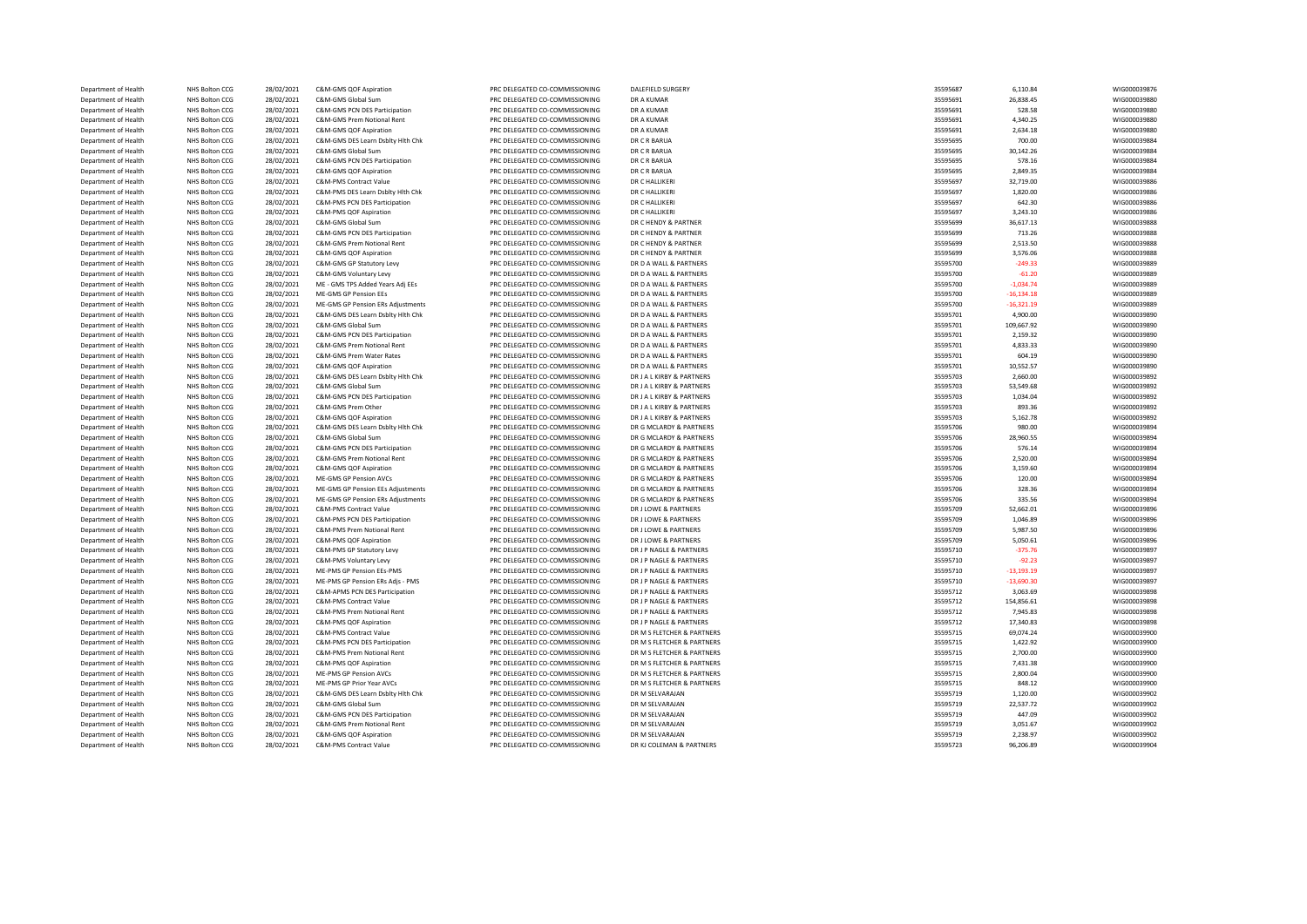| Department of Health | NHS Bolton CCG | 28/02/2021 | C&M-PMS PCN DES Participation     | PRC DELEGATED CO-COMMISSIONING | DR KJ COLEMAN & PARTNERS      | 35595723 | 1,904.20   | WIG000039904 |
|----------------------|----------------|------------|-----------------------------------|--------------------------------|-------------------------------|----------|------------|--------------|
| Department of Health | NHS Bolton CCG | 28/02/2021 | C&M-PMS Prem Notional Rent        | PRC DELEGATED CO-COMMISSIONING | DR KJ COLEMAN & PARTNERS      | 35595723 | 7,371.41   | WIG000039904 |
| Department of Health | NHS Bolton CCG | 28/02/2021 | C&M-PMS Prem Water Rates          | PRC DELEGATED CO-COMMISSIONING | DR KJ COLEMAN & PARTNERS      | 35595723 | 998.69     | WIG000039904 |
| Department of Health | NHS Bolton CCG | 28/02/2021 | C&M-PMS QOF Aspiration            | PRC DELEGATED CO-COMMISSIONING | DR KJ COLEMAN & PARTNERS      | 35595723 | 10,924.01  | WIG000039904 |
| Department of Health | NHS Bolton CCG | 28/02/2021 | C&M-GMS DES Learn Dsblty Hlth Chk | PRC DELEGATED CO-COMMISSIONING | DR LYON & PARTNERS            | 35595725 | 3,640.00   | WIG000039906 |
| Department of Health | NHS Bolton CCG | 28/02/2021 | C&M-GMS Global Sum                | PRC DELEGATED CO-COMMISSIONING | DR LYON & PARTNERS            | 35595725 | 50,823.45  | WIG000039906 |
| Department of Health | NHS Bolton CCG | 28/02/2021 | C&M-GMS PCN DES Participation     | PRC DELEGATED CO-COMMISSIONING | DR LYON & PARTNERS            | 35595725 | 1,025.05   | WIG000039906 |
| Department of Health | NHS Bolton CCG | 28/02/2021 | C&M-GMS QOF Aspiration            | PRC DELEGATED CO-COMMISSIONING | DR LYON & PARTNERS            | 35595725 | 5,424.97   | WIG000039906 |
| Department of Health | NHS Bolton CCG | 28/02/2021 | C&M-APMS PCN DES Participation    | PRC DELEGATED CO-COMMISSIONING | DR P A SAUL & PARTNERS        | 35595732 | 1,062.60   | WIG000039912 |
| Department of Health | NHS Bolton CCG | 28/02/2021 | <b>C&amp;M-PMS Contract Value</b> | PRC DELEGATED CO-COMMISSIONING | DR P A SAUL & PARTNERS        | 35595732 | 53,455.96  | WIG000039912 |
| Department of Health | NHS Bolton CCG | 28/02/2021 | C&M-PMS DES Learn Dsblty Hith Chk | PRC DELEGATED CO-COMMISSIONING | DR P A SAUL & PARTNERS        | 35595732 | 1,540.00   | WIG000039912 |
| Department of Health | NHS Bolton CCG | 28/02/2021 | C&M-PMS Prem Notional Rent        | PRC DELEGATED CO-COMMISSIONING | DR P A SAUL & PARTNERS        | 35595732 | 3,633.33   | WIG000039912 |
| Department of Health | NHS Bolton CCG | 28/02/2021 | C&M-PMS QOF Aspiration            | PRC DELEGATED CO-COMMISSIONING | DR P A SAUL & PARTNERS        | 35595732 | 5,120.49   | WIG000039912 |
| Department of Health | NHS Bolton CCG | 28/02/2021 | C&M-GMS Global Sum                | PRC DELEGATED CO-COMMISSIONING | DR P K JAIN & PARTNER         | 35595735 | 22,873.87  | WIG000039914 |
| Department of Health | NHS Bolton CCG | 28/02/2021 | C&M-GMS PCN DES Participation     | PRC DELEGATED CO-COMMISSIONING | DR P K JAIN & PARTNER         | 35595735 | 422.46     | WIG000039914 |
| Department of Health | NHS Bolton CCG | 28/02/2021 | C&M-GMS QOF Aspiration            | PRC DELEGATED CO-COMMISSIONING | DR P K JAIN & PARTNER         | 35595735 | 2,459.52   | WIG000039914 |
| Department of Health | NHS Bolton CCG | 28/02/2021 | C&M-GMS DES Learn Dsblty Hlth Chk | PRC DELEGATED CO-COMMISSIONING | DR R A HUNT & PARTNER         | 35595738 | 840.00     | WIG000039920 |
| Department of Health | NHS Bolton CCG | 28/02/2021 | C&M-GMS Global Sum                | PRC DELEGATED CO-COMMISSIONING | DR R A HUNT & PARTNER         | 35595738 | 37,549.03  | WIG000039920 |
| Department of Health | NHS Bolton CCG | 28/02/2021 | C&M-GMS PCN DES Participation     | PRC DELEGATED CO-COMMISSIONING | DR R A HUNT & PARTNER         | 35595738 | 719.76     | WIG000039920 |
| Department of Health | NHS Bolton CCG | 28/02/2021 | C&M-GMS Prem Notional Rent        | PRC DELEGATED CO-COMMISSIONING | DR R A HUNT & PARTNER         | 35595738 | 2,783.83   | WIG000039920 |
| Department of Health | NHS Bolton CCG | 28/02/2021 | C&M-GMS QOF Aspiration            | PRC DELEGATED CO-COMMISSIONING | DR R A HUNT & PARTNER         | 35595738 | 3,263.19   | WIG000039920 |
| Department of Health | NHS Bolton CCG | 28/02/2021 | C&M-APMS PCN DES Participation    | PRC DELEGATED CO-COMMISSIONING | DR R A M FALOUJI & PARTNER    | 35595742 | 536.23     | WIG000039922 |
| Department of Health | NHS Bolton CCG | 28/02/2021 | C&M-PMS Contract Value            | PRC DELEGATED CO-COMMISSIONING | DR R A M FALOUJI & PARTNER    | 35595742 | 28,445.36  | WIG000039922 |
| Department of Health | NHS Bolton CCG | 28/02/2021 | C&M-PMS DES Learn Dsblty Hith Chk | PRC DELEGATED CO-COMMISSIONING | DR R A M FALOUJI & PARTNER    | 35595742 | 280.00     | WIG000039922 |
| Department of Health | NHS Bolton CCG | 28/02/2021 | C&M-PMS QOF Aspiration            | PRC DELEGATED CO-COMMISSIONING | DR R A M FALOUJI & PARTNER    | 35595742 | 2,230.79   | WIG000039922 |
| Department of Health | NHS Bolton CCG | 28/02/2021 | C&M-APMS PCN DES Participation    | PRC DELEGATED CO-COMMISSIONING | DR S R GREEN & PARTNER        | 35595745 | 729.86     | WIG000039926 |
| Department of Health | NHS Bolton CCG | 28/02/2021 | C&M-PMS Contract Value            | PRC DELEGATED CO-COMMISSIONING | DR S R GREEN & PARTNER        | 35595745 | 37,302.61  | WIG000039926 |
| Department of Health | NHS Bolton CCG | 28/02/2021 | C&M-PMS DES Learn Dsblty Hlth Chk | PRC DELEGATED CO-COMMISSIONING | DR S R GREEN & PARTNER        | 35595745 | 1,960.00   | WIG000039926 |
| Department of Health | NHS Bolton CCG | 28/02/2021 | C&M-PMS QOF Aspiration            | PRC DELEGATED CO-COMMISSIONING | DR S R GREEN & PARTNER        | 35595745 | 3,334.55   | WIG000039926 |
| Department of Health | NHS Bolton CCG | 28/02/2021 | C&M-APMS PCN DES Participation    | PRC DELEGATED CO-COMMISSIONING | DR S S H NASEEF               | 35595747 | 456.77     | WIG000039928 |
| Department of Health | NHS Bolton CCG | 28/02/2021 | C&M-PMS Contract Value            | PRC DELEGATED CO-COMMISSIONING | DR S S H NASEEF               | 35595747 | 22,996.33  | WIG000039928 |
| Department of Health | NHS Bolton CCG | 28/02/2021 | C&M-PMS Prem Notional Rent        | PRC DELEGATED CO-COMMISSIONING | DR S S H NASEEF               | 35595747 | 2,504.17   | WIG000039928 |
| Department of Health | NHS Bolton CCG | 28/02/2021 | C&M-PMS QOF Aspiration            | PRC DELEGATED CO-COMMISSIONING | DR S S H NASEEF               | 35595747 | 2,248.78   | WIG000039928 |
| Department of Health | NHS Bolton CCG | 28/02/2021 | C&M-APMS PCN DES Participation    | PRC DELEGATED CO-COMMISSIONING | DR Y LOOMBA & PARTNER BOLTON  | 35595750 | 587.41     | WIG000039934 |
| Department of Health | NHS Bolton CCG | 28/02/2021 | C&M-PMS Contract Value            | PRC DELEGATED CO-COMMISSIONING | DR Y LOOMBA & PARTNER BOLTON  | 35595750 | 29,802.28  | WIG000039934 |
| Department of Health | NHS Bolton CCG | 28/02/2021 | C&M-PMS OOF Aspiration            | PRC DELEGATED CO-COMMISSIONING | DR Y LOOMBA & PARTNER BOLTON  | 35595750 | 2,912.91   | WIG000039934 |
| Department of Health | NHS Bolton CCG | 28/02/2021 | C&M-GMS Global Sum                | PRC DELEGATED CO-COMMISSIONING | <b>GARNET FOLD PRACTICE</b>   | 35595754 | 54,251.30  | WIG000039938 |
| Department of Health | NHS Bolton CCG | 28/02/2021 | C&M-GMS PCN DES Participation     | PRC DELEGATED CO-COMMISSIONING | <b>GARNET FOLD PRACTICE</b>   | 35595754 | 1,072.85   | WIG000039938 |
| Department of Health | NHS Bolton CCG | 28/02/2021 | C&M-GMS Prem Notional Rent        | PRC DELEGATED CO-COMMISSIONING | <b>GARNET FOLD PRACTICE</b>   | 35595754 | 4,420.60   | WIG000039938 |
| Department of Health | NHS Bolton CCG | 28/02/2021 | C&M-GMS QOF Aspiration            | PRC DELEGATED CO-COMMISSIONING | <b>GARNET FOLD PRACTICE</b>   | 35595754 | 5,246.74   | WIG000039938 |
| Department of Health | NHS Bolton CCG | 28/02/2021 | C&M-APMS PCN DES Participation    | PRC DELEGATED CO-COMMISSIONING | <b>SILVERT &amp; PARTNERS</b> | 35595761 | 2,199.91   | WIG000039944 |
| Department of Health | NHS Bolton CCG | 28/02/2021 | C&M-PMS Contract Value            | PRC DELEGATED CO-COMMISSIONING | <b>SILVERT &amp; PARTNERS</b> | 35595761 | 110,515.63 | WIG000039944 |
| Department of Health | NHS Bolton CCG | 28/02/2021 | C&M-PMS Prem Notional Rent        | PRC DELEGATED CO-COMMISSIONING | <b>SILVERT &amp; PARTNERS</b> | 35595761 | 6,734.09   | WIG000039944 |
| Department of Health | NHS Bolton CCG | 28/02/2021 | C&M-PMS QOF Aspiration            | PRC DELEGATED CO-COMMISSIONING | <b>SILVERT &amp; PARTNERS</b> | 35595761 | 11,656.25  | WIG000039944 |
| Department of Health | NHS Bolton CCG | 28/02/2021 | C&M-APMS PCN DES Participation    | PRC DELEGATED CO-COMMISSIONING | SSP HEALTH BOLTON GP          | 35595765 | 754.18     | WIG000039946 |
| Department of Health | NHS Bolton CCG | 28/02/2021 | C&M-PMS Contract Value            | PRC DELEGATED CO-COMMISSIONING | SSP HEALTH BOLTON GP          | 35595765 | 37,531.62  | WIG000039946 |
| Department of Health | NHS Bolton CCG | 28/02/2021 | C&M-PMS DES Learn Dsblty Hlth Chk | PRC DELEGATED CO-COMMISSIONING | SSP HEALTH BOLTON GP          | 35595765 | 140.00     | WIG000039946 |
| Department of Health | NHS Bolton CCG | 28/02/2021 | C&M-PMS QOF Aspiration            | PRC DELEGATED CO-COMMISSIONING | SSP HEALTH BOLTON GP          | 35595765 | 2,303.30   | WIG000039946 |
| Department of Health | NHS Bolton CCG | 28/02/2021 | C&M-APMS PCN DES Participation    | PRC DELEGATED CO-COMMISSIONING | SSP HEALTH BOLTON MC          | 35595768 | 895.41     | WIG000039948 |
| Department of Health | NHS Bolton CCG | 28/02/2021 | C&M-PMS Contract Value            | PRC DELEGATED CO-COMMISSIONING | SSP HEALTH BOLTON MC          | 35595768 | 44,973.36  | WIG000039948 |
| Department of Health | NHS Bolton CCG | 28/02/2021 | C&M-PMS DES Learn Dsblty Hith Chk | PRC DELEGATED CO-COMMISSIONING | SSP HEALTH BOLTON MC          | 35595768 | 420.00     | WIG000039948 |
| Department of Health | NHS Bolton CCG | 28/02/2021 | C&M-PMS Prem Notional Rent        | PRC DELEGATED CO-COMMISSIONING | SSP HEALTH BOLTON MC          | 35595768 | 5,962.50   | WIG000039948 |
| Department of Health | NHS Bolton CCG | 28/02/2021 | C&M-PMS QOF Aspiration            | PRC DELEGATED CO-COMMISSIONING | SSP HEALTH BOLTON MC          | 35595768 | 3,377.56   | WIG000039948 |
| Department of Health | NHS Bolton CCG | 28/02/2021 | C&M-APMS PCN DES Participation    | PRC DELEGATED CO-COMMISSIONING | SWAN LANE MEDICAL CENTRE      | 35595774 | 1,373.50   | WIG000039956 |
| Department of Health | NHS Bolton CCG | 28/02/2021 | C&M-PMS Contract Value            | PRC DELEGATED CO-COMMISSIONING | SWAN LANE MEDICAL CENTRE      | 35595774 | 70,268.74  | WIG000039956 |
| Department of Health | NHS Bolton CCG | 28/02/2021 | C&M-PMS DES Learn Dsblty Hlth Chk | PRC DELEGATED CO-COMMISSIONING | SWAN LANE MEDICAL CENTRE      | 35595774 | 1,680.00   | WIG000039956 |
| Department of Health | NHS Bolton CCG | 28/02/2021 | C&M-PMS Prem Notional Rent        | PRC DELEGATED CO-COMMISSIONING | SWAN LANE MEDICAL CENTRE      | 35595774 | 2,558.33   | WIG000039956 |
| Department of Health | NHS Bolton CCG | 28/02/2021 | C&M-PMS QOF Aspiration            | PRC DELEGATED CO-COMMISSIONING | SWAN LANE MEDICAL CENTRE      | 35595774 | 7,234.68   | WIG000039956 |
| Department of Health | NHS Bolton CCG | 28/02/2021 | ME - PMS GP Prior Year ERs        | PRC DELEGATED CO-COMMISSIONING | SWAN LANE MEDICAL CENTRE      | 35595774 | 1,057.43   | WIG000039956 |
| Department of Health | NHS Bolton CCG | 28/02/2021 | ME-PMS GP Prior Year EEs          | PRC DELEGATED CO-COMMISSIONING | SWAN LANE MEDICAL CENTRE      | 35595774 | 1,072.27   | WIG000039956 |
| Department of Health | NHS Bolton CCG | 28/02/2021 | C&M- PCN DES CARE HOME PREMIUM    | PRC DELEGATED CO-COMMISSIONING | <b>DUNSTAN PARTNERSHIP</b>    | 35595777 | 1.762.50   | WIG000039958 |
| Department of Health | NHS Bolton CCG | 28/02/2021 | C&M-GMS DES Extended Hours Access | PRC DELEGATED CO-COMMISSIONING | <b>DUNSTAN PARTNERSHIP</b>    | 35595777 | 4,369.58   | WIG000039958 |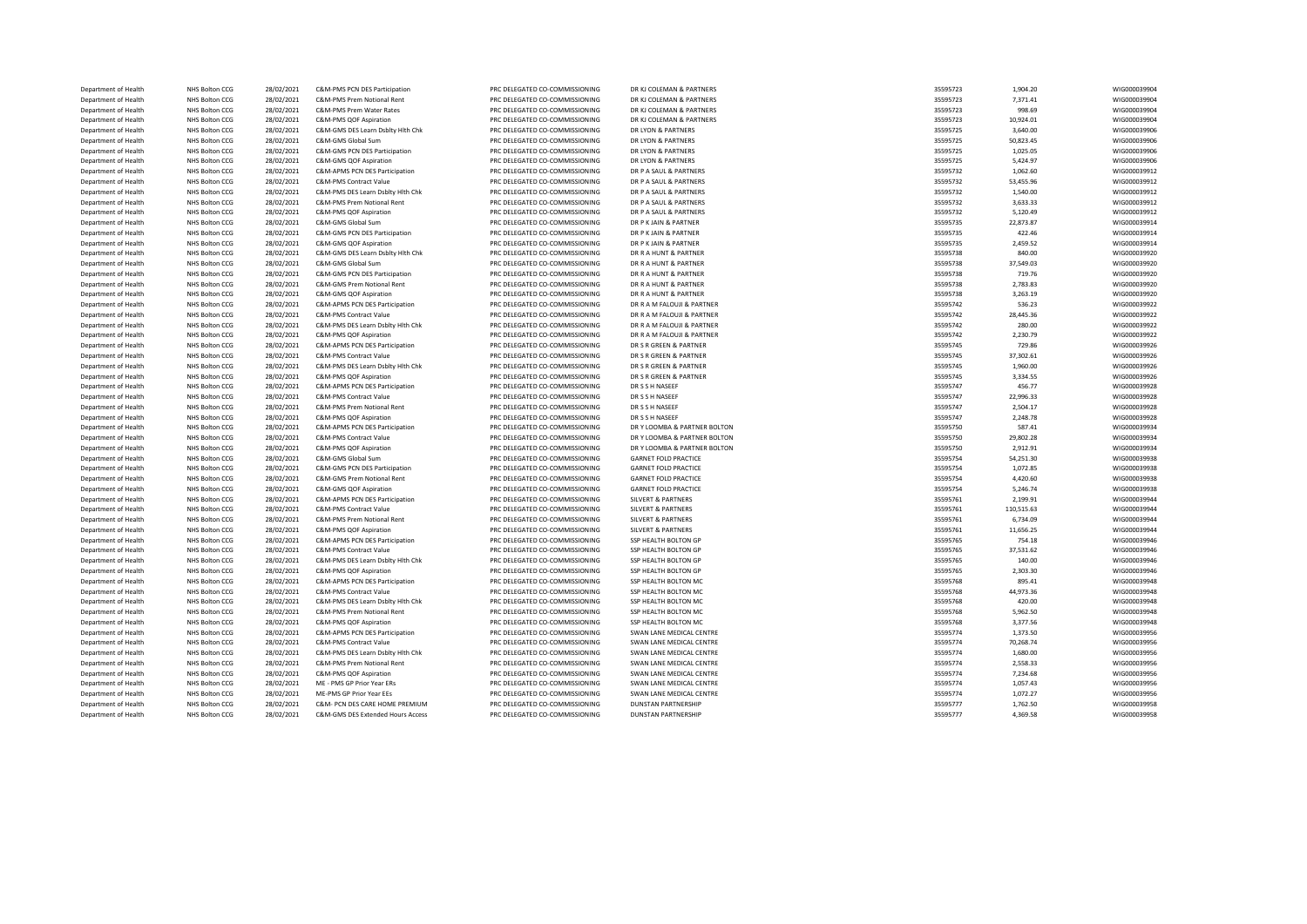| Department of Health                         | NHS Bolton CCG                   | 28/02/2021               | C&M-GMS Global Sum                                      | PRC DELEGATED CO-COMMISSIONING                                   | <b>DUNSTAN PARTNERSHIP</b>                             | 35595777             | 81,459.37             | WIG000039958                 |
|----------------------------------------------|----------------------------------|--------------------------|---------------------------------------------------------|------------------------------------------------------------------|--------------------------------------------------------|----------------------|-----------------------|------------------------------|
| Department of Health                         | NHS Bolton CCG                   | 28/02/2021               | C&M-GMS PCN DES Clinical Director                       | PRC DELEGATED CO-COMMISSIONING                                   | <b>DUNSTAN PARTNERSHIP</b>                             | 35595777             | 2,175.75              | WIG000039958                 |
| Department of Health                         | NHS Bolton CCG                   | 28/02/2021               | C&M-GMS PCN DES PCN support                             | LOCAL ENHANCED SERVICES                                          | <b>DUNSTAN PARTNERSHIP</b>                             | 35595777             | 4,520.25              | WIG000039958                 |
| Department of Health                         | NHS Bolton CCG                   | 28/02/2021               | C&M-GMS PCN DES Participation                           | PRC DELEGATED CO-COMMISSIONING                                   | <b>DUNSTAN PARTNERSHIP</b>                             | 35595777             | 1,624.64              | WIG000039958                 |
| Department of Health                         | NHS Bolton CCG                   | 28/02/2021               | C&M-GMS PCO Locum Adop/Pat/Mat                          | PRC DELEGATED CO-COMMISSIONING                                   | <b>DUNSTAN PARTNERSHIP</b>                             | 35595777             | 8,977.79              | WIG000039958                 |
| Department of Health                         | NHS Bolton CCG                   | 28/02/2021               | C&M-GMS Prem Healthcentre Rent                          | PRC DELEGATED CO-COMMISSIONING                                   | <b>DUNSTAN PARTNERSHIP</b>                             | 35595777             | 17,286.83             | WIG000039958                 |
| Department of Health                         | NHS Bolton CCG                   | 28/02/2021               | C&M-GMS QOF Aspiration                                  | PRC DELEGATED CO-COMMISSIONING                                   | <b>DUNSTAN PARTNERSHIP</b>                             | 35595777             | 10,078.86             | WIG000039958                 |
| Department of Health                         | NHS Bolton CCG                   | 28/02/2021               | ME - GMS GP Prior Year ERs                              | PRC DELEGATED CO-COMMISSIONING                                   | <b>DUNSTAN PARTNERSHIP</b>                             | 35595777             | 706.24                | WIG000039958                 |
| Department of Health                         | NHS Bolton CCG                   | 28/02/2021               | ME-GMS GP Prior Year EEs                                | PRC DELEGATED CO-COMMISSIONING                                   | <b>DUNSTAN PARTNERSHIP</b>                             | 35595777             | 613.91                | WIG000039958                 |
| Department of Health                         | NHS Bolton CCG                   | 28/02/2021               | C&M-GMS DES Learn Dsblty Hlth Chk                       | PRC DELEGATED CO-COMMISSIONING                                   | DR VINEET KUMAR KALHAN AND DR VIBHA GUPTA              | 35595780             | 700.00                | WIG000039964                 |
| Department of Health                         | NHS Bolton CCG                   | 28/02/2021               | C&M-GMS Global Sum                                      | PRC DELEGATED CO-COMMISSIONING                                   | DR VINEET KUMAR KALHAN AND DR VIBHA GUPTA              | 35595780             | 25,901.88             | WIG000039964                 |
| Department of Health                         | NHS Bolton CCG                   | 28/02/2021               | C&M-GMS PCN DES Participation                           | PRC DELEGATED CO-COMMISSIONING                                   | DR VINEET KUMAR KALHAN AND DR VIBHA GUPTA              | 35595780             | 494.35                | WIG000039964                 |
| Department of Health                         | NHS Bolton CCG                   | 28/02/2021               | C&M-GMS Prem Notional Rent                              | PRC DELEGATED CO-COMMISSIONING                                   | DR VINEET KUMAR KALHAN AND DR VIBHA GUPTA              | 35595780             | 1,445.83              | WIG000039964                 |
| Department of Health                         | NHS Bolton CCG                   | 28/02/2021               | C&M-GMS Prem Water Rates                                | PRC DELEGATED CO-COMMISSIONING                                   | DR VINEET KUMAR KALHAN AND DR VIBHA GUPTA              | 35595780             | 109.36                | WIG000039964                 |
| Department of Health                         | NHS Bolton CCG                   | 28/02/2021               | C&M-GMS QOF Aspiration                                  | PRC DELEGATED CO-COMMISSIONING                                   | DR VINEET KUMAR KALHAN AND DR VIBHA GUPTA              | 35595780             | 2,206.86              | WIG000039964                 |
| Department of Health<br>Department of Health | NHS Bolton CCG<br>NHS Bolton CCG | 28/02/2021<br>28/02/2021 | C&M-GMS DES Learn Dsblty Hlth Chk<br>C&M-GMS Global Sum | PRC DELEGATED CO-COMMISSIONING<br>PRC DELEGATED CO-COMMISSIONING | FIG TREE MEDICAL PRACTICE<br>FIG TREE MEDICAL PRACTICE | 35595784<br>35595784 | 2,520.00<br>38,297.56 | WIG000039966<br>WIG000039966 |
|                                              |                                  |                          |                                                         |                                                                  |                                                        |                      |                       |                              |
| Department of Health<br>Department of Health | NHS Bolton CCG<br>NHS Bolton CCG | 28/02/2021<br>28/02/2021 | C&M-GMS PCN DES Participation<br>C&M-GMS QOF Aspiration | PRC DELEGATED CO-COMMISSIONING<br>PRC DELEGATED CO-COMMISSIONING | FIG TREE MEDICAL PRACTICE<br>FIG TREE MEDICAL PRACTICE | 35595784<br>35595784 | 765.79<br>3,745.54    | WIG000039966<br>WIG000039966 |
| Department of Health                         | NHS Bolton CCG                   | 28/02/2021               | C&M-GMS DES Learn Dsblty Hlth Chk                       | PRC DELEGATED CO-COMMISSIONING                                   | SSP HEALTH MEDICAL SERVICES LTD (P82609)               | 35595788             | 1,400.00              | WIG000039968                 |
| Department of Health                         | NHS Bolton CCG                   | 28/02/2021               | C&M-GMS Global Sum                                      | PRC DELEGATED CO-COMMISSIONING                                   | SSP HEALTH MEDICAL SERVICES LTD (P82609)               | 35595788             | 44,378.57             | WIG000039968                 |
| Department of Health                         | NHS Bolton CCG                   | 28/02/2021               | C&M-GMS PCN DES Participation                           | PRC DELEGATED CO-COMMISSIONING                                   | SSP HEALTH MEDICAL SERVICES LTD (P82609)               | 35595788             | 883.57                | WIG000039968                 |
| Department of Health                         | NHS Bolton CCG                   | 28/02/2021               | C&M-GMS QOF Aspiration                                  | PRC DELEGATED CO-COMMISSIONING                                   | SSP HEALTH MEDICAL SERVICES LTD (P82609)               | 35595788             | 3,589.29              | WIG000039968                 |
| Department of Health                         | NHS Bolton CCG                   | 28/02/2021               | C&M-APMS PCN DES Participation                          | PRC DELEGATED CO-COMMISSIONING                                   | HEATON MEDICAL CENTRE                                  | 35604300             | 1,599.00              | WIG000039910                 |
| Department of Health                         | NHS Bolton CCG                   | 28/02/2021               | C&M-PMS Contract Value                                  | PRC DELEGATED CO-COMMISSIONING                                   | HEATON MEDICAL CENTRE                                  | 35604300             | 81,845.91             | WIG000039910                 |
| Department of Health                         | NHS Bolton CCG                   | 28/02/2021               | C&M-PMS DES Learn Dsblty Hith Chk                       | PRC DELEGATED CO-COMMISSIONING                                   | HEATON MEDICAL CENTRE                                  | 35604300             | 3,080.00              | WIG000039910                 |
| Department of Health                         | NHS Bolton CCG                   | 28/02/2021               | C&M-PMS Prem Notional Rent                              | PRC DELEGATED CO-COMMISSIONING                                   | HEATON MEDICAL CENTRE                                  | 35604300             | 9,211.67              | WIG000039910                 |
| Department of Health                         | NHS Bolton CCG                   | 28/02/2021               | C&M-PMS QOF Aspiration                                  | PRC DELEGATED CO-COMMISSIONING                                   | HEATON MEDICAL CENTRE                                  | 35604300             | 9,148.30              | WIG000039910                 |
| Department of Health                         | NHS Bolton CCG                   | 28/02/2021               | C&M-APMS PCN DES Participation                          | PRC DELEGATED CO-COMMISSIONING                                   | DR EM PERRY                                            | 35604302             | 542.15                | WIG000039916                 |
| Department of Health                         | NHS Bolton CCG                   | 28/02/2021               | C&M-PMS Contract Value                                  | PRC DELEGATED CO-COMMISSIONING                                   | DR EM PERRY                                            | 35604302             | 27,048.78             | WIG000039916                 |
| Department of Health                         | NHS Bolton CCG                   | 28/02/2021               | C&M-PMS Prem Notional Rent                              | PRC DELEGATED CO-COMMISSIONING                                   | DR EM PERRY                                            | 35604302             | 1,816.67              | WIG000039916                 |
| Department of Health                         | NHS Bolton CCG                   | 28/02/2021               | C&M-PMS Prem Other                                      | PRC DELEGATED CO-COMMISSIONING                                   | DR EM PERRY                                            | 35604302             | 136.25                | WIG000039916                 |
| Department of Health                         | NHS Bolton CCG                   | 28/02/2021               | C&M-PMS QOF Aspiration                                  | PRC DELEGATED CO-COMMISSIONING                                   | DR EM PERRY                                            | 35604302             | 2,956.11              | WIG000039916                 |
| Department of Health                         | NHS Bolton CCG                   | 28/02/2021               | ME-PMS GP Pension EEs Adjs - PMS                        | PRC DELEGATED CO-COMMISSIONING                                   | DR EM PERRY                                            | 35604302             | 8,792.28              | WIG000039916                 |
| Department of Health                         | NHS Bolton CCG                   | 28/02/2021               | ME-PMS GP Pension ERs Adjs - PMS                        | PRC DELEGATED CO-COMMISSIONING                                   | DR EM PERRY                                            | 35604302             | 9,285.57              | WIG000039916                 |
| Department of Health                         | NHS Bolton CCG                   | 28/02/2021               | C&M-GMS DES Learn Dsblty Hlth Chk                       | PRC DELEGATED CO-COMMISSIONING                                   | DR COUNSELL & PARTNERS                                 | 35604304             | 1,120.00              | WIG000039918                 |
| Department of Health                         | NHS Bolton CCG                   | 28/02/2021               | C&M-GMS Global Sum                                      | PRC DELEGATED CO-COMMISSIONING                                   | DR COUNSELL & PARTNERS                                 | 35604304             | 60,574.63             | WIG000039918                 |
| Department of Health                         | NHS Bolton CCG                   | 28/02/2021               | C&M-GMS PCN DES Participation                           | PRC DELEGATED CO-COMMISSIONING                                   | DR COUNSELL & PARTNERS                                 | 35604304             | 1,199.86              | WIG000039918                 |
| Department of Health                         | NHS Bolton CCG                   | 28/02/2021               | C&M-GMS QOF Aspiration                                  | PRC DELEGATED CO-COMMISSIONING                                   | DR COUNSELL & PARTNERS                                 | 35604304             | 5,965.27              | WIG000039918                 |
| Department of Health                         | NHS Bolton CCG                   | 28/02/2021               | C&M-GMS Global Sum                                      | PRC DELEGATED CO-COMMISSIONING                                   | STABLE FOLD SURGERY                                    | 35604306             | 53,145.65             | WIG000039924                 |
| Department of Health                         | NHS Bolton CCG                   | 28/02/2021               | C&M-GMS PCN DES Participation                           | PRC DELEGATED CO-COMMISSIONING                                   | STABLE FOLD SURGERY                                    | 35604306             | 1,047.98              | WIG000039924                 |
| Department of Health                         | NHS Bolton CCG                   | 28/02/2021               | C&M-GMS Prem Notional Rent                              | PRC DELEGATED CO-COMMISSIONING                                   | STABLE FOLD SURGERY                                    | 35604306             | 3,404.17              | WIG000039924                 |
| Department of Health                         | NHS Bolton CCG                   | 28/02/2021               | C&M-GMS QOF Aspiration                                  | PRC DELEGATED CO-COMMISSIONING                                   | STABLE FOLD SURGERY                                    | 35604306             | 4,725.72              | WIG000039924                 |
| Department of Health                         | NHS Bolton CCG                   | 28/02/2021               | C&M-GMS Global Sum                                      | PRC DELEGATED CO-COMMISSIONING                                   | DR S KARIM & DR S JAMES-AUTHE                          | 35604308             | 30,763.52             | WIG000039930                 |
| Department of Health                         | NHS Bolton CCG                   | 28/02/2021               | C&M-GMS PCN DES Participation                           | PRC DELEGATED CO-COMMISSIONING                                   | DR S KARIM & DR S JAMES-AUTHE                          | 35604308             | 609.10                | WIG000039930                 |
| Department of Health                         | NHS Bolton CCG                   | 28/02/2021               | C&M-GMS Prem Notional Rent                              | PRC DELEGATED CO-COMMISSIONING                                   | DR S KARIM & DR S JAMES-AUTHE                          | 35604308             | 2,588.83              | WIG000039930                 |
| Department of Health                         | NHS Bolton CCG                   | 28/02/2021               | C&M-GMS QOF Aspiration                                  | PRC DELEGATED CO-COMMISSIONING                                   | DR S KARIM & DR S JAMES-AUTHE                          | 35604308             | 3,146.31              | WIG000039930                 |
| Department of Health                         | NHS Bolton CCG                   | 28/02/2021               | Clinical&Medical-Serv Recd-CCGs                         | CEO/ BOARD OFFICE                                                | NHS SALFORD CCG                                        | 35607478             | 29,038.10             | 7012301556                   |
| Department of Health                         | NHS Bolton CCG                   | 28/02/2021               | C&M-PMS IT Comm Servs -GP Practices                     | PRIMARY CARE DEVELOPMENT                                         | SALFORD ROYAL NHS FOUNDATION TRUST                     | 35607479             | 22,339.00 654939786   | S0039580                     |
| Department of Health                         | NHS Bolton CCG                   | 28/02/2021               | C&M-PMS IT Comm Servs -GP Practices                     | PRIMARY CARE IT                                                  | SALFORD ROYAL NHS FOUNDATION TRUST                     | 35607479             | 9,810.00 654939786    | S0039580                     |
| <b>Department of Health</b>                  | NHS Bolton CCG                   | 28/02/2021               | Clinical&Medical-Serv Recd-F Trsts                      | <b>CORPORATE COSTS &amp; SERVICES</b>                            | SALFORD ROYAL NHS FOUNDATION TRUST                     | 35607479             | 21.798.50 654939786   | S0039580                     |
| Department of Health                         | NHS Bolton CCG                   | 28/02/2021               | Clinical&Medical-Serv Recd-F Trsts                      | <b>NHS 111</b>                                                   | SALFORD ROYAL NHS FOUNDATION TRUST                     | 35607479             | 7,264.00 654939786    | S0039580                     |
| Department of Health                         | NHS Bolton CCG                   | 28/02/2021               | Clinical&Medical-Independent Sector                     | LEARNING DIFFICULTIES                                            | ELYSIUM HEALTHCARE LTD                                 | 35607494             | 36,451.66 GB257732580 | BRW00539                     |
| Department of Health                         | NHS Bolton CCG                   | 28/02/2021               | C&M-GMS Global Sum                                      | PRC DELEGATED CO-COMMISSIONING                                   | OLIVE FAMILY PRACTICE                                  | 35617798             | 33,681.91             | WIG000039940                 |
| Department of Health                         | NHS Bolton CCG                   | 28/02/2021               | C&M-GMS PCN DES Participation                           | PRC DELEGATED CO-COMMISSIONING                                   | OLIVE FAMILY PRACTICE                                  | 35617798             | 628.42                | WIG000039940                 |
| Department of Health                         | NHS Bolton CCG                   | 28/02/2021               | C&M-GMS QOF Aspiration                                  | PRC DELEGATED CO-COMMISSIONING                                   | OLIVE FAMILY PRACTICE                                  | 35617798             | 2,308.13              | WIG000039940                 |
| Department of Health                         | NHS Bolton CCG                   | 28/02/2021               | ME - GMS GP Prior Year ERs                              | PRC DELEGATED CO-COMMISSIONING                                   | OLIVE FAMILY PRACTICE                                  | 35617798             | 3,449.13              | WIG000039940                 |
| Department of Health                         | NHS Bolton CCG                   | 28/02/2021               | ME-GMS GP Pension EEs Adjustments                       | PRC DELEGATED CO-COMMISSIONING                                   | OLIVE FAMILY PRACTICE                                  | 35617798             | 3,314.52              | WIG000039940                 |
| Department of Health                         | NHS Bolton CCG                   | 28/02/2021               | ME-GMS GP Pension ERs Adjustments                       | PRC DELEGATED CO-COMMISSIONING                                   | OLIVE FAMILY PRACTICE                                  | 35617798             | 5,125.05              | WIG000039940                 |
| Department of Health                         | NHS Bolton CCG                   | 28/02/2021               | ME-GMS GP Prior Year EEs                                | PRC DELEGATED CO-COMMISSIONING                                   | OLIVE FAMILY PRACTICE                                  | 35617798             | 2,237.87              | WIG000039940                 |
| Department of Health                         | NHS Bolton CCG                   | 28/02/2021               | Apprenticeship Levy Payable                             | <b>BALANCE SHEET</b>                                             | HMRC                                                   | 35618398             | 1,126.00 654457614    | 475PW004363742110            |
| Department of Health                         | NHS Bolton CCG                   | 28/02/2021               | Income tax <1Yr                                         | <b>BALANCE SHEET</b>                                             | HMRC                                                   | 35618398             | 71,077.00 654457614   | 475PW004363742110            |
| Department of Health                         | NHS Bolton CCG                   | 28/02/2021               | Income tax <1Yr-Student Loans                           | <b>BALANCE SHEET</b>                                             | HMRC                                                   | 35618398             | 2,204.00 654457614    | 475PW004363742110            |
| Department of Health                         | NHS Bolton CCG                   | 28/02/2021               | National Insurance < 1 yr-NI- ERS                       | <b>BALANCE SHEET</b>                                             | HMRC                                                   | 35618398             | 50,544.33 654457614   | 475PW004363742110            |
| Department of Health                         | NHS Bolton CCG                   | 28/02/2021               | National Insurance < 1 yr-NI-EES                        | <b>BALANCE SHEET</b>                                             | <b>HMRC</b>                                            | 35618398             | 35,500.71 654457614   | 475PW004363742110            |
| Department of Health                         | NHS Bolton CCG                   | 28/02/2021               | Statutory Mat Pay < 1 yr                                | <b>BALANCE SHEET</b>                                             | HMRC                                                   | 35618398             | -973.70 654457614     | 475PW004363742110            |